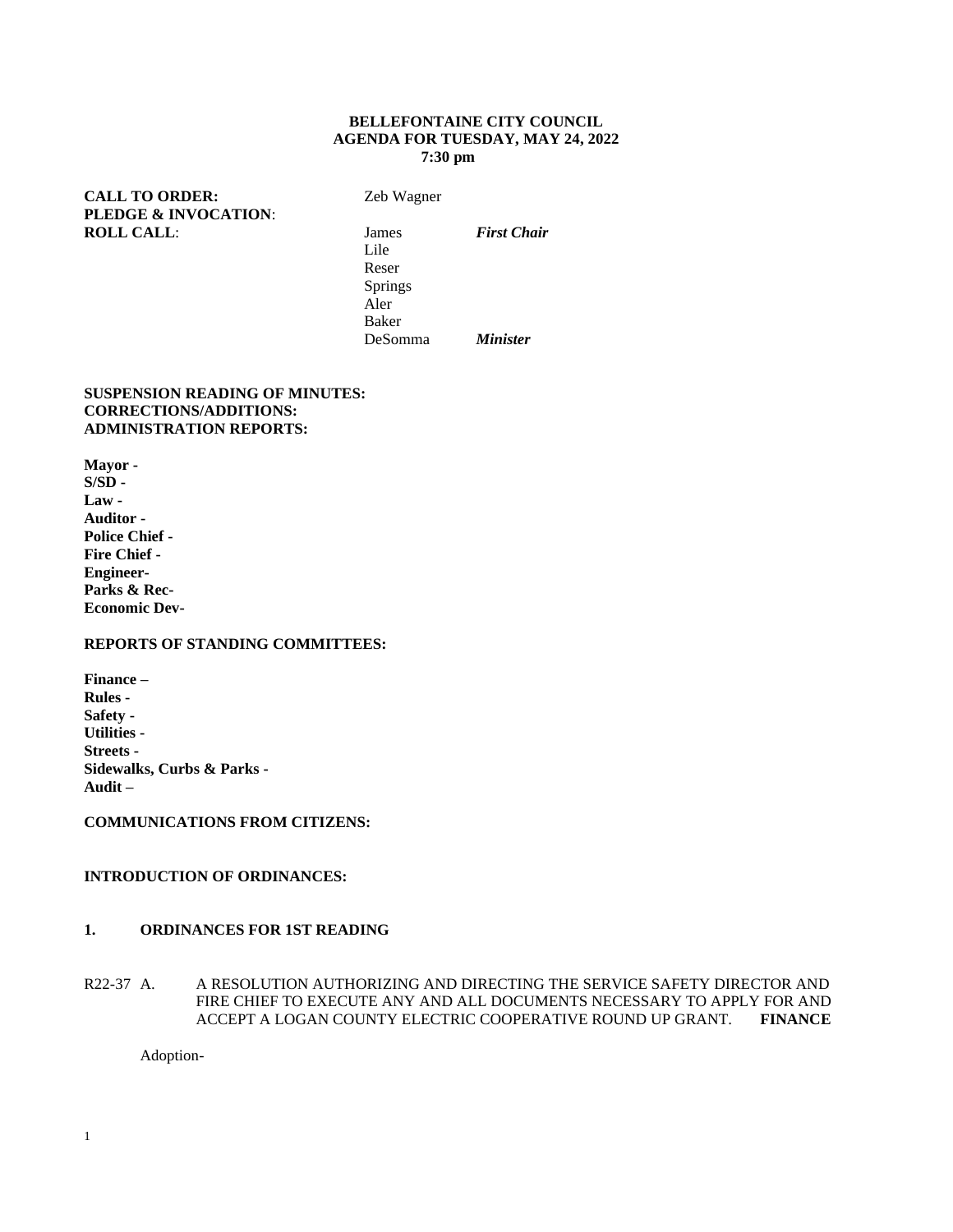22-38 B. AN ORDINANCE MAKING SUPPLEMENTAL APPROPRIATIONS AND AMENDING THE PERMANENT APPROPRIATIONS ORDINANCE FOR PURPOSES OF GENERAL ADMINISTRATIVE SERVICES AND DECLARING AN EMERGENCY. **FINANCE**

3RR-Passage-Adoption-

22-39 C. AN ORDINANCE OPTING-OUT OF H.B. 172 AND REAFFIRMING THE BAN ON DISCHARGING, IGNITING OR EXPLODING FIREWORKS IN THE CITY OF BELLEFONTAINE, OHIO, AS SET FORTH IN CHAPTER 1519 OF THE CODIFIED ORDINANCES OF THE CITY OF BELLEFONTAINE, OHIO, AND DECLARING AN EMERGENCY. **RULES**

3RR-Passage-Adoption-

#### **2. ORDINANCES FOR 2ND READING**

22-36 A. AN ORDINANCE MAKING SUPPLEMENTAL APPROPRIATIONS AND AMENDING THE PERMANENT APPROPRIATIONS ORDINANCE FOR PURPOSES OF FIRE DEPARTMENT AND DECLARING AN EMERGENCY. **FINANCE**

3RR-Passage-Adoption-

22-38 B. AN ORDINANCE AUTHORIZING THE SERVICE-SAFETY DIRECTOR TO ENTER INTO CONTRACT WITH FREYTAG & ASSOCIATES, INC. TO PREPARE A FACILITIES MASTER PLAN FOR THE BELLEFONTAINE JOINT RECREATION DISTRICT AND DECLARING AN EMERGENCY. **FINANCE**

3RR-

Passage-Adoption-

22-41 C. AN ORDINANCE ADOPTING A PLAN AND MAP DIVIDING THE CITY OF BELLEFONTAINE INTO WARDS FOR VOTING PURPOSES AND AUTHORIZING THE SERVICE-SAFETY DIRECTOR TO APPROVE SAME FOR PURPOSES OF THE LOGAN COUNTY BOARD OF ELECTIONS AND DECLARING AN EMERGENCY. **RULES**

3RR-Passage-

Adoption-

22-42 D. AN ORDINANCE AUTHORIZING THE ACCEPTANCE OF A 0.220 ACRE PARCEL OF REAL ESTATE AT THE SOUTH END OF KELLY COURT AND A 0.053 ACRE PARCEL AT THE EAST END OF KRISTINA DRIVE FOR STREET RIGHT-OF-WAY PURPOSES AND AUTHORIZING ALL NECESSARY ELECTED AND/OR APPOINTED PUBLIC OFFICIALS TO EXECUTE ANY STREET DEDICATION PLATS APPROVING AND ACCEPTING SAME AND DECLARING AN EMERGENCY. **STREETS**

3RR-